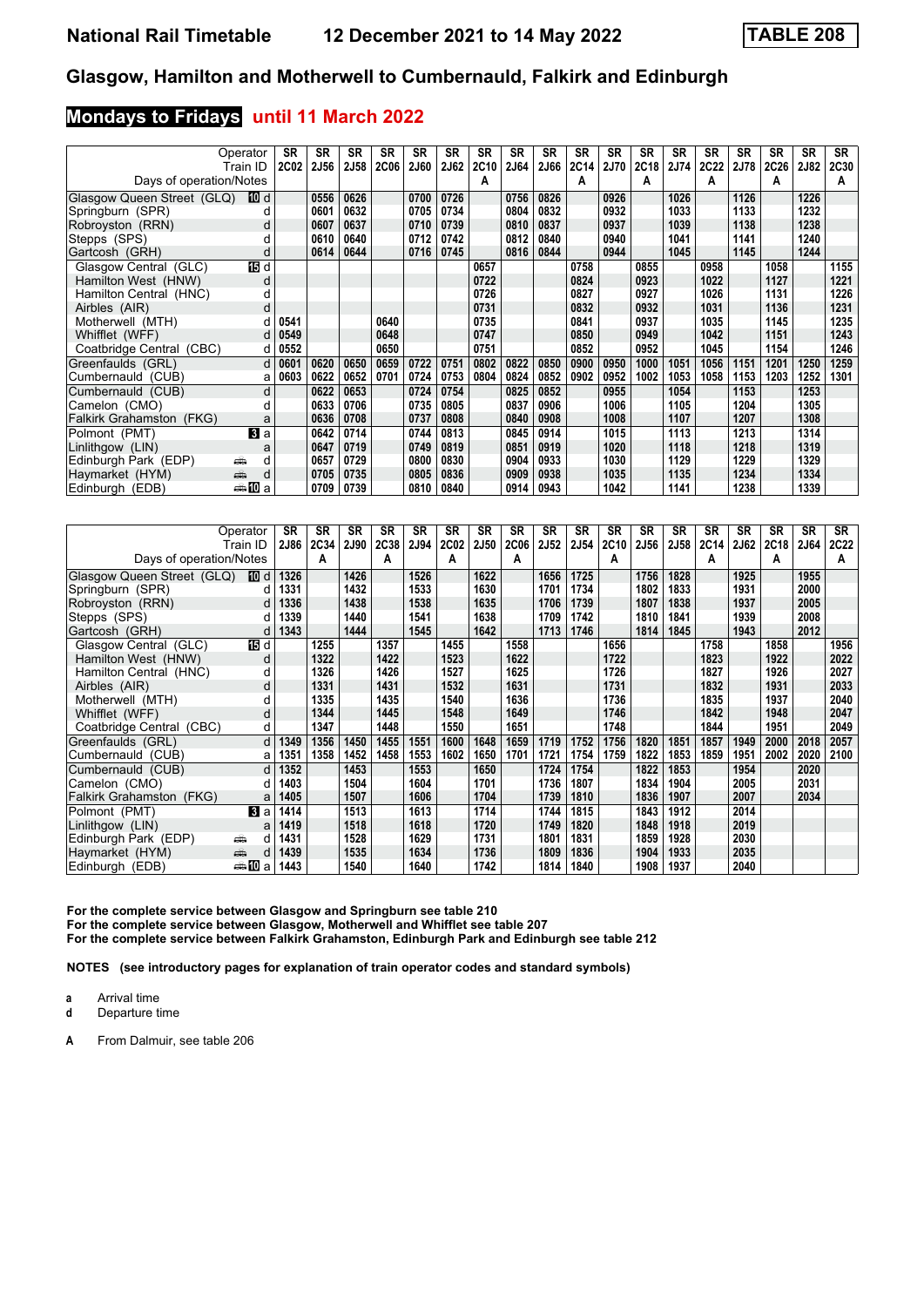|                                 | Operator | <b>SR</b>              | <b>SR</b>   | <b>SR</b>   | <b>SR</b>   | <b>SR</b>   | <b>SR</b>   |
|---------------------------------|----------|------------------------|-------------|-------------|-------------|-------------|-------------|
|                                 | Train ID | <b>2J68</b>            | <b>2C26</b> | <b>2J72</b> | <b>2C30</b> | <b>2J76</b> | <b>2J80</b> |
| Days of operation/Notes         |          |                        | R           |             | R           |             |             |
| Glasgow Queen Street (GLQ)      | 100 d    | 2105                   |             | 2207        |             | 2307        | 2355        |
| Springburn (SPR)                |          | 2111<br>d              |             | 2214        |             | 2311        | 0001        |
| Robroyston (RRN)                | d        | 2117                   |             | 2219        |             | 2317        | 0006        |
| Stepps (SPS)                    | q        | 2120                   |             | 2223        |             | 2319        | 0009        |
| Gartcosh (GRH)                  |          | d<br>2124              |             | 2227        |             | 2323        | 0013        |
| Glasgow Central (GLC)           | 16 d     |                        | 2106        |             | 2203        |             |             |
| Hamilton West (HNW)             | d        |                        | 2132        |             | 2232        |             |             |
| Hamilton Central (HNC)          | d        |                        | 2134        |             | 2235        |             |             |
| Airbles (AIR)                   | d        |                        | 2140        |             | 2240        |             |             |
| Motherwell (MTH)                | d        |                        | 2143        |             | 2245        |             |             |
| Whifflet (WFF)                  | d        |                        | 2153        |             | 2252        |             |             |
| Coatbridge Central (CBC)        | d        |                        | 2156        |             | 2254        |             |             |
| Greenfaulds (GRL)               |          | 2133<br>d              | 2207        | 2233        | 2307        | 2329        | 0019        |
| Cumbernauld (CUB)               |          | 2135<br>a              | 2209        | 2235        | 2309        | 2331        | 0021        |
| Cumbernauld (CUB)               |          | d<br>2135              |             | 2237        |             | 2332        |             |
| Camelon (CMO)                   | d        | 2153                   |             | 2249        |             | 2343        |             |
| <b>Falkirk Grahamston (FKG)</b> |          | 2156<br>a <sub>l</sub> |             | 2251        |             | 2346        |             |
| Polmont (PMT)                   | в<br>a   |                        |             |             |             |             |             |
| Linlithgow (LIN)                | a        |                        |             |             |             |             |             |
| Edinburgh Park (EDP)            | d<br>۵Ř  |                        |             |             |             |             |             |
| Haymarket (HYM)                 | d<br>æ   |                        |             |             |             |             |             |
| Edinburgh (EDB)                 | ⇔10<br>a |                        |             |             |             |             |             |

# **Mondays to Fridays until 11 March 2022**

**NOTES (see introductory pages for explanation of train operator codes and standard symbols)**

**a** Arrival time

**d** Departure time

**B** From Milngavie, see table 206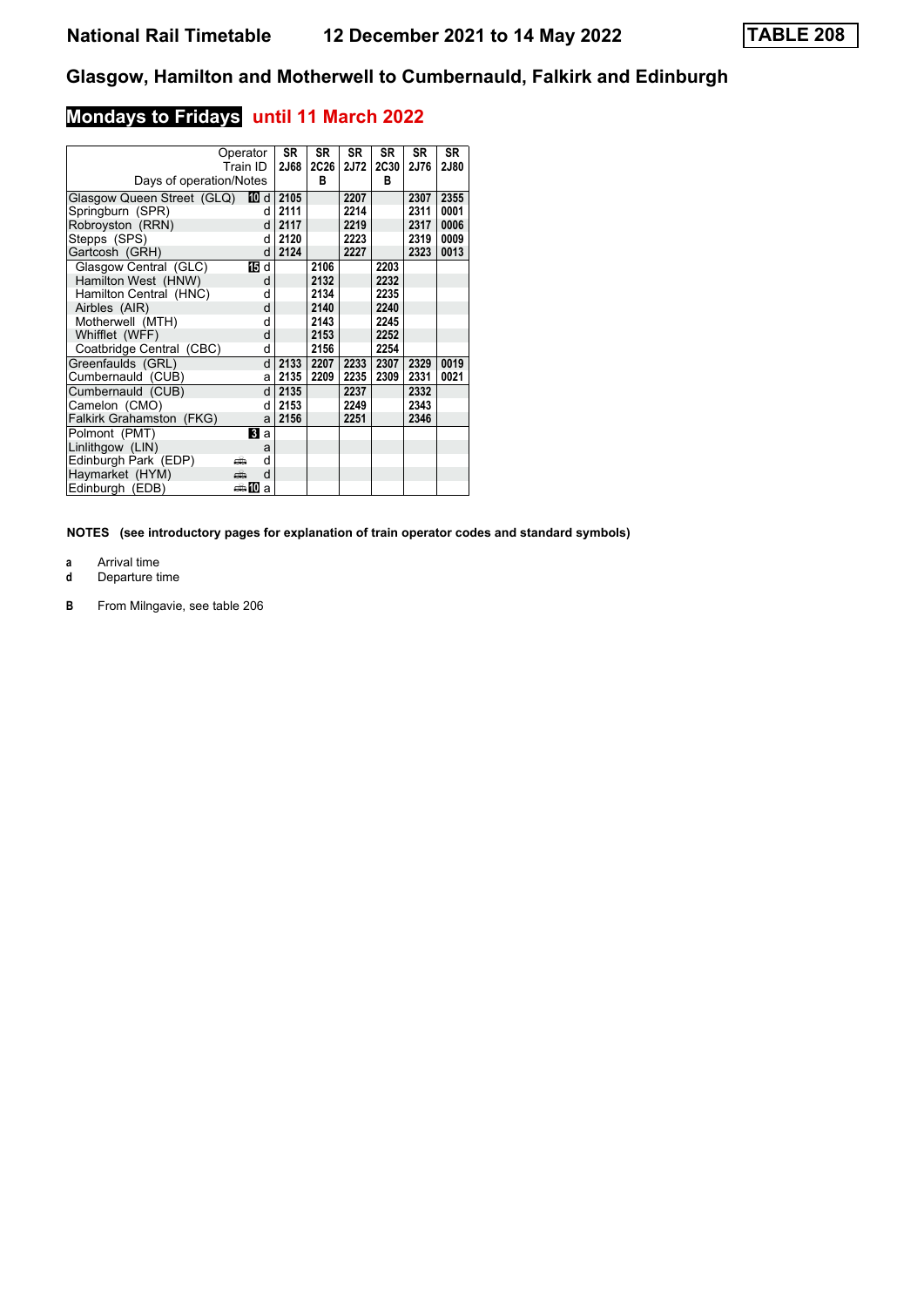## **Saturdays until 12 March 2022**

| Operator<br>Train ID          |       | SR<br><b>2C02</b> | <b>SR</b><br><b>2J56</b> | <b>SR</b><br><b>2J58</b> | <b>SR</b><br><b>2C06</b> | <b>SR</b><br><b>2J60</b> | <b>SR</b><br><b>2J62</b> | <b>SR</b><br>2C10 | SR<br>2J64 | <b>SR</b><br>2J66 | <b>SR</b><br>2C14 | <b>SR</b><br><b>2J70</b> | <b>SR</b><br><b>2C18</b> | SR<br>2J74 | <b>SR</b><br>2C22 | <b>SR</b><br><b>2J76</b> | <b>SR</b><br>2J78 | SR<br>2C26 | <b>SR</b><br>2J82 |
|-------------------------------|-------|-------------------|--------------------------|--------------------------|--------------------------|--------------------------|--------------------------|-------------------|------------|-------------------|-------------------|--------------------------|--------------------------|------------|-------------------|--------------------------|-------------------|------------|-------------------|
| Days of operation/Notes       |       |                   |                          |                          |                          |                          |                          | A                 |            |                   | A                 |                          | А                        |            | A                 |                          |                   | А          |                   |
| Glasgow Queen Street (GLQ)    | 10 d  |                   | 0556                     | 0626                     |                          | 0657                     | 0725                     |                   | 0755       | 0829              |                   | 0927                     |                          | 1026       |                   | 1055                     | 1127              |            | 1227              |
| Springburn (SPR)              | d     |                   | 0601                     | 0631                     |                          | 0702                     | 0730                     |                   | 0803       | 0833              |                   | 0934                     |                          | 1031       |                   | 1100                     | 1134              |            | 1234              |
| Robroyston (RRN)              | d     |                   | 0606                     | 0636                     |                          | 0707                     | 0735                     |                   | 0809       | 0838              |                   | 0939                     |                          | 1036       |                   | 1106                     | 1139              |            | 1239              |
| Stepps (SPS)                  | d     |                   | 0609                     | 0639                     |                          | 0710                     | 0738                     |                   | 0811       | 0841              |                   | 0942                     |                          | 1039       |                   | 1108                     | 1142              |            | 1242              |
| Gartcosh (GRH)                | d     |                   | 0613                     | 0643                     |                          | 0714                     | 0742                     |                   | 0815       | 0845              |                   | 0945                     |                          | 1043       |                   | 1112                     | 1146              |            | 1246              |
| Glasgow Central (GLC)         | 15 d  |                   |                          |                          |                          |                          |                          | 0658              |            |                   | 0758              |                          | 0855                     |            | 0958              |                          |                   | 1058       |                   |
| Hamilton West (HNW)           | d     |                   |                          |                          |                          |                          |                          | 0722              |            |                   | 0824              |                          | 0923                     |            | 1022              |                          |                   | 1127       |                   |
| Hamilton Central (HNC)        | d     |                   |                          |                          |                          |                          |                          | 0726              |            |                   | 0827              |                          | 0927                     |            | 1026              |                          |                   | 1131       |                   |
| Airbles (AIR)                 | d     |                   |                          |                          |                          |                          |                          | 0731              |            |                   | 0832              |                          | 0932                     |            | 1031              |                          |                   | 1136       |                   |
| Motherwell (MTH)              | d     | 0542              |                          |                          | 0640                     |                          |                          | 0735              |            |                   | 0841              |                          | 0937                     |            | 1035              |                          |                   | 1145       |                   |
| Whifflet (WFF)                | d     | 0549              |                          |                          | 0648                     |                          |                          | 0747              |            |                   | 0850              |                          | 0949                     |            | 1042              |                          |                   | 1151       |                   |
| Coatbridge Central (CBC)      | d     | 0552              |                          |                          | 0650                     |                          |                          | 0751              |            |                   | 0852              |                          | 0952                     |            | 1045              |                          |                   | 1154       |                   |
| Greenfaulds (GRL)             | d     | 0601              | 0620                     | 0649                     | 0658                     | 0720                     | 0748                     | 0802              | 0821       | 0851              | 0900              | 0951                     | 1000                     | 1049       | 1057              | 1118                     | 1152              | 1205       | 1252              |
| Cumbernauld (CUB)             | a     | 0603              | 0622                     | 0651                     | 0700                     | 0722                     | 0750                     | 0804              | 0823       | 0853              | 0902              | 0953                     | 1002                     | 1051       | 1059              | 1120                     | 1154              | 1207       | 1254              |
| Cumbernauld (CUB)             | d     |                   | 0622                     | 0651                     |                          | 0722                     | 0753                     |                   | 0824       | 0854              |                   | 0954                     |                          | 1054       |                   | 1123                     | 1154              |            | 1254              |
| Camelon (CMO)                 | d     |                   | 0633                     | 0702                     |                          | 0733                     | 0805                     |                   | 0835       | 0904              |                   | 1004                     |                          | 1107       |                   | 1133                     | 1205              |            | 1305              |
| Falkirk Grahamston (FKG)      | a     |                   | 0635                     | 0705                     |                          | 0736                     | 0807                     |                   | 0837       | 0906              |                   | 1006                     |                          | 1110       |                   | 1135                     | 1208              |            | 1308              |
| Polmont (PMT)                 | a     |                   | 0641                     | 0713                     |                          | 0742                     | 0813                     |                   | 0845       | 0914              |                   | 1013                     |                          | 1115       |                   | 1143                     | 1214              |            | 1313              |
| Linlithgow (LIN)              | a     |                   | 0646                     | 0719                     |                          | 0748                     | 0818                     |                   | 0850       | 0919              |                   | 1018                     |                          | 1120       |                   | 1148                     | 1219              |            | 1318              |
| Edinburgh Park (EDP)<br>يتنيه | d     |                   | 0657                     | 0729                     |                          | 0758                     | 0829                     |                   | 0901       | 0930              |                   | 1029                     |                          | 1131       |                   | 1159                     | 1231              |            | 1329              |
| پیشته<br>Haymarket (HYM)      | d     |                   | 0702                     | 0735                     |                          | 0807                     | 0837                     |                   | 0906       | 0937              |                   | 1034                     |                          | 1136       |                   | 1207                     | 1236              |            | 1334              |
| Edinburgh (EDB)               | an‱Ma |                   | 0706                     | 0740                     |                          | 0811                     | 0844                     |                   | 0910       | 0942              |                   | 1038                     |                          | 1141       |                   | 1214                     | 1241              |            | 1341              |

|                            | Operator<br>Train ID | SR<br>2C30 | <b>SR</b><br>2J84 | <b>SR</b><br><b>2J86</b> | <b>SR</b><br>2C34 | <b>SR</b><br><b>2J90</b> | <b>SR</b><br>2C38 | <b>SR</b><br>2J94 | <b>SR</b><br>2C02 | <b>SR</b><br><b>2J50</b> | <b>SR</b><br><b>2C06</b> | <b>SR</b><br>2J52 | <b>SR</b><br>2J54 | <b>SR</b><br>2C10 | <b>SR</b><br><b>2J56</b> | <b>SR</b><br>2J58 | <b>SR</b><br>2C14 | <b>SR</b><br>2J62 | SR<br>2C18 |
|----------------------------|----------------------|------------|-------------------|--------------------------|-------------------|--------------------------|-------------------|-------------------|-------------------|--------------------------|--------------------------|-------------------|-------------------|-------------------|--------------------------|-------------------|-------------------|-------------------|------------|
| Days of operation/Notes    |                      | A          |                   |                          | А                 |                          | A                 |                   | A                 |                          | А                        |                   |                   | А                 |                          |                   | А                 |                   | А          |
| Glasgow Queen Street (GLQ) | 10 d                 |            | 1256              | 1327                     |                   | 1425                     |                   | 1526              |                   | 1625                     |                          | 1655              | 1726              |                   | 1757                     | 1826              |                   | 1926              |            |
| Springburn (SPR)           | d                    |            | 1301              | 1333                     |                   | 1430                     |                   | 1533              |                   | 1630                     |                          | 1702              | 1731              |                   | 1804                     | 1834              |                   | 1933              |            |
| Robroyston (RRN)           | d                    |            | 1306              | 1339                     |                   | 1436                     |                   | 1539              |                   | 1636                     |                          | 1707              | 1737              |                   | 1809                     | 1839              |                   | 1939              |            |
| Stepps (SPS)               |                      |            | 1309              | 1341                     |                   | 1438                     |                   | 1541              |                   | 1638                     |                          | 1710              | 1739              |                   | 1812                     | 1842              |                   | 1941              |            |
| Gartcosh (GRH)             | d                    |            | 1313              | 1345                     |                   | 1442                     |                   | 1545              |                   | 1642                     |                          | 1714              | 1743              |                   | 1816                     | 1846              |                   | 1945              |            |
| Glasgow Central (GLC)      | 16 d                 | 1155       |                   |                          | 1257              |                          | 1357              |                   | 1455              |                          | 1558                     |                   |                   | 1656              |                          |                   | 1758              |                   | 1858       |
| Hamilton West (HNW)        | d                    | 1222       |                   |                          | 1322              |                          | 1422              |                   | 1522              |                          | 1622                     |                   |                   | 1722              |                          |                   | 1823              |                   | 1923       |
| Hamilton Central (HNC)     | d                    | 1226       |                   |                          | 1326              |                          | 1426              |                   | 1526              |                          | 1625                     |                   |                   | 1726              |                          |                   | 1827              |                   | 1927       |
| Airbles (AIR)              | d                    | 1231       |                   |                          | 1331              |                          | 1431              |                   | 1531              |                          | 1631                     |                   |                   | 1731              |                          |                   | 1832              |                   | 1932       |
| Motherwell (MTH)           |                      | 1238       |                   |                          | 1336              |                          | 1438              |                   | 1539              |                          | 1636                     |                   |                   | 1736              |                          |                   | 1835              |                   | 1937       |
| Whifflet (WFF)             | d                    | 1245       |                   |                          | 1344              |                          | 1445              |                   | 1548              |                          | 1649                     |                   |                   | 1746              |                          |                   | 1842              |                   | 1944       |
| Coatbridge Central (CBC)   | d                    | 1248       |                   |                          | 1347              |                          | 1448              |                   | 1550              |                          | 1651                     |                   |                   | 1748              |                          |                   | 1844              |                   | 1947       |
| Greenfaulds (GRL)          | d                    | 1256       | 1319              | 1351                     | 1356              | 1448                     | 1455              | 1551              | 1600              | 1648                     | 1659                     | 1720              | 1749              | 1756              | 1822                     | 1852              | 1856              | 1951              | 1956       |
| Cumbernauld (CUB)          | a                    | 1259       | 1321              | 1353                     | 1358              | 1450                     | 1458              | 1553              | 1602              | 1650                     | 1701                     | 1722              | 1751              | 1759              | 1824                     | 1854              | 1858              | 1953              | 1958       |
| Cumbernauld (CUB)          | d                    |            | 1321              | 1354                     |                   | 1453                     |                   | 1554              |                   | 1651                     |                          | 1724              | 1753              |                   | 1824                     | 1854              |                   | 1954              |            |
| Camelon (CMO)              | d                    |            | 1332              | 1405                     |                   | 1504                     |                   | 1605              |                   | 1702                     |                          | 1736              | 1804              |                   | 1835                     | 1908              |                   | 2005              |            |
| Falkirk Grahamston (FKG)   | a                    |            | 1335              | 1407                     |                   | 1507                     |                   | 1607              |                   | 1704                     |                          | 1738              | 1807              |                   | 1838                     | 1910              |                   | 2007              |            |
| Polmont (PMT)              | <b>B</b> a           |            | 1343              | 1413                     |                   | 1514                     |                   | 1613              |                   | 1715                     |                          | 1744              | 1815              |                   | 1845                     | 1916              |                   | 2013              |            |
| Linlithgow (LIN)           | а                    |            | 1348              | 1418                     |                   | 1519                     |                   | 1618              |                   | 1720                     |                          | 1749              | 1820              |                   | 1850                     | 1921              |                   | 2018              |            |
| Edinburgh Park (EDP)       | پیش<br>d             |            | 1359              | 1429                     |                   | 1530                     |                   | 1628              |                   | 1730                     |                          | 1759              | 1831              |                   | 1901                     | 1931              |                   | 2029              |            |
| Haymarket (HYM)            | ain<br>d             |            | 1406              | 1435                     |                   | 1538                     |                   | 1634              |                   | 1736                     |                          | 1806              | 1836              |                   | 1906                     | 1938              |                   | 2034              |            |
| Edinburgh<br>(EDB)         | denaΩla              |            | 1410              | 1439                     |                   | 1543                     |                   | 1640              |                   | 1741                     |                          | 1811              | 1841              |                   | 1910                     | 1942              |                   | 2040              |            |

**NOTES (see introductory pages for explanation of train operator codes and standard symbols)**

**a** Arrival time

**d** Departure time

**A** From Dalmuir, see table 20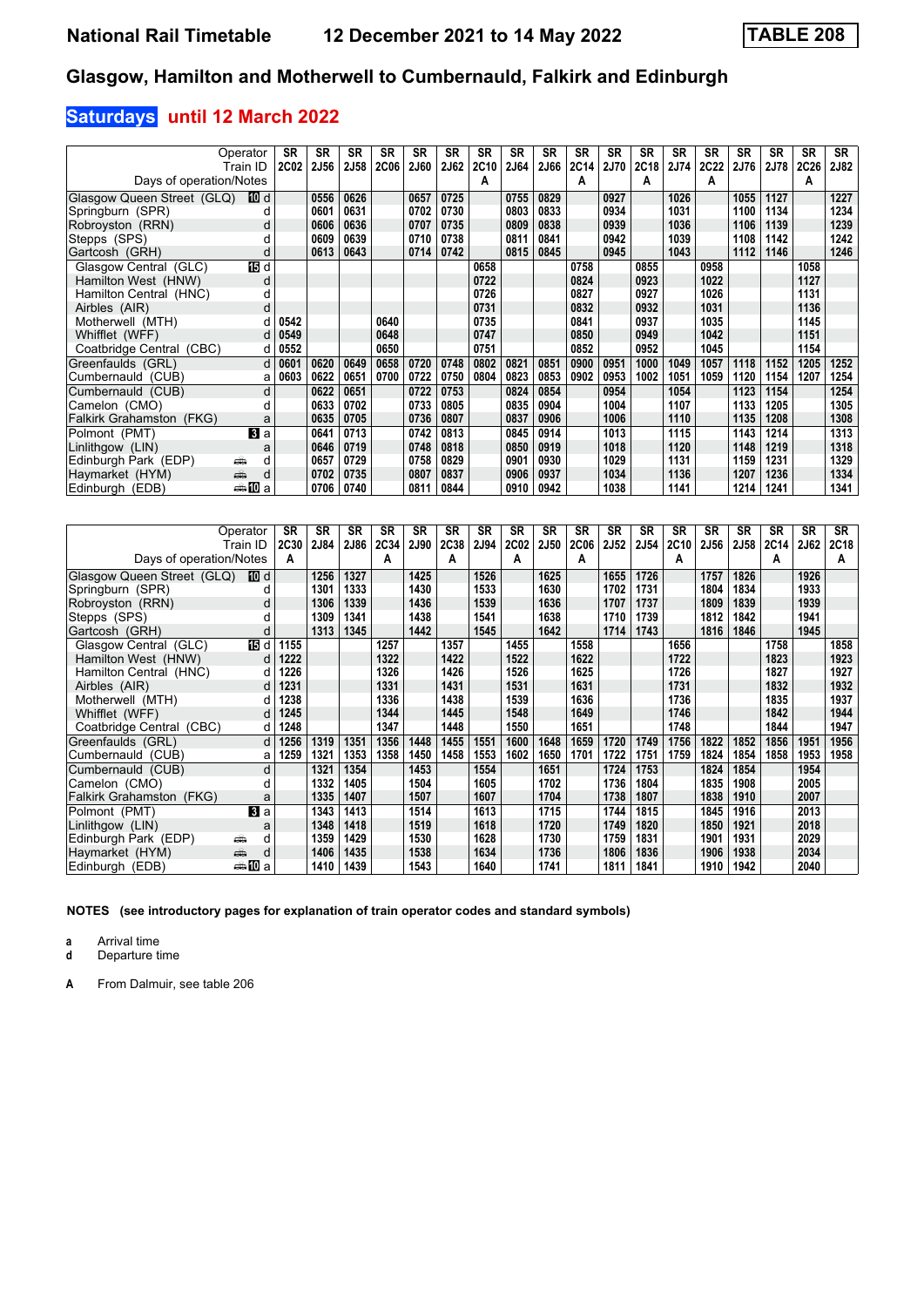### **Saturdays until 12 March 2022**

|                                  | Operator<br>Train ID | <b>SR</b><br>2J64 | SR<br>2C22 | <b>SR</b><br><b>2J68</b> | <b>SR</b><br>2C26 | <b>SR</b><br><b>2J72</b> | <b>SR</b><br><b>2C30</b> | <b>SR</b><br>2J76 | <b>SR</b><br>2J80 |
|----------------------------------|----------------------|-------------------|------------|--------------------------|-------------------|--------------------------|--------------------------|-------------------|-------------------|
| Days of operation/Notes          |                      |                   | A          |                          | в                 |                          | в                        |                   |                   |
| Glasgow Queen Street (GLQ) III d |                      | 1956              |            | 2108                     |                   | 2211                     |                          | 2306              | 2355              |
| Springburn (SPR)                 | d                    | 2001              |            | 2115                     |                   | 2216                     |                          | 2311              | 0001              |
| Robrovston (RRN)                 | d                    | 2006              |            | 2120                     |                   | 2221                     |                          | 2317              | 0006              |
| Stepps (SPS)                     | d                    | 2009              |            | 2123                     |                   | 2224                     |                          | 2319              | 0010              |
| Gartcosh (GRH)                   | d                    | 2013              |            | 2127                     |                   | 2228                     |                          | 2323              | 0013              |
| Glasgow Central (GLC)            | 16 d                 |                   | 1956       |                          | 2106              |                          | 2203                     |                   |                   |
| Hamilton West (HNW)              | d                    |                   | 2022       |                          | 2132              |                          | 2232                     |                   |                   |
| Hamilton Central (HNC)           | d                    |                   | 2027       |                          | 2134              |                          | 2235                     |                   |                   |
| Airbles (AIR)                    | d                    |                   | 2033       |                          | 2140              |                          | 2240                     |                   |                   |
| Motherwell (MTH)                 | d                    |                   | 2040       |                          | 2144              |                          | 2245                     |                   |                   |
| Whifflet (WFF)                   | d                    |                   | 2047       |                          | 2153              |                          | 2252                     |                   |                   |
| Coatbridge Central (CBC)         | d                    |                   | 2049       |                          | 2156              |                          | 2254                     |                   |                   |
| Greenfaulds (GRL)                | $\mathsf{d}$         | 2019              | 2057       | 2133                     | 2207              | 2234                     | 2304                     | 2329              | 0019              |
| Cumbernauld (CUB)                | a                    | 2021              | 2100       | 2135                     | 2209              | 2236                     | 2306                     | 2331              | 0021              |
| Cumbernauld (CUB)                | d                    | 2021              |            | 2135                     |                   | 2239                     |                          | 2332              |                   |
| Camelon (CMO)                    | d                    | 2032              |            | 2146                     |                   | 2251                     |                          | 2343              |                   |
| Falkirk Grahamston (FKG)         | a                    | 2035              |            | 2149                     |                   | 2254                     |                          | 2346              |                   |
| Polmont (PMT)                    | Вl а                 |                   |            |                          |                   |                          |                          |                   |                   |
| Linlithgow (LIN)                 | a                    |                   |            |                          |                   |                          |                          |                   |                   |
| Edinburgh Park (EDP)             | d<br>پیش             |                   |            |                          |                   |                          |                          |                   |                   |
| Haymarket (HYM)                  | پېښ<br>d             |                   |            |                          |                   |                          |                          |                   |                   |
| Edinburgh (EDB)                  | $\oplus$ 10<br>a     |                   |            |                          |                   |                          |                          |                   |                   |

# **Sundays until 6 March 2022**

|                            | Operator       | <b>SR</b>   | SR          | <b>SR</b> | <b>SR</b> | SR          | SR   | <b>SR</b>   | <b>SR</b> | SR          | <b>SR</b>   | <b>SR</b>   | SR          | <b>SR</b>   | SR          | <b>SR</b>   | <b>SR</b>   |
|----------------------------|----------------|-------------|-------------|-----------|-----------|-------------|------|-------------|-----------|-------------|-------------|-------------|-------------|-------------|-------------|-------------|-------------|
|                            | Train ID       | <b>2J66</b> | <b>2J70</b> | 2J74      | 2J78      | <b>2J82</b> | 2J86 | <b>2J90</b> | 2J94      | <b>2J50</b> | <b>2J54</b> | <b>2J58</b> | <b>2J62</b> | <b>2J66</b> | <b>2J70</b> | <b>2J74</b> | <b>2J76</b> |
| Glasgow Queen Street (GLQ) | 10 d           | 0826        | 0926        | 1026      | 1126      | 1226        | 1326 | 1426        | 1527      | 1626        | 1726        | 1826        | 1926        | 2026        | 2126        | 2227        | 2304        |
| Springburn (SPR)           | d              | 0831        | 0931        | 1031      | 1131      | 1231        | 1331 | 1431        | 1532      | 1631        | 1731        | 1831        | 1931        | 2031        | 2131        | 2232        | 2309        |
| Robroyston (RRN)           | d              | 0836        | 0936        | 1036      | 1136      | 1236        | 1336 | 1436        | 1537      | 1636        | 1736        | 1836        | 1936        | 2036        | 2136        | 2237        | 2314        |
| Stepps (SPS)               | d              | 0839        | 0939        | 1039      | 1139      | 1239        | 1339 | 1439        | 1540      | 1639        | 1739        | 1839        | 1939        | 2039        | 2139        | 2240        | 2317        |
| Gartcosh (GRH)             | d              | 0843        | 0943        | 1043      | 1143      | 1243        | 1343 | 1443        | 1544      | 1643        | 1743        | 1843        | 1943        | 2043        | 2143        | 2244        | 2321        |
| Glasgow Central (GLC)      | 15 d           |             |             |           |           |             |      |             |           |             |             |             |             |             |             |             |             |
| Hamilton West (HNW)        | d              |             |             |           |           |             |      |             |           |             |             |             |             |             |             |             |             |
| Hamilton Central (HNC)     | d              |             |             |           |           |             |      |             |           |             |             |             |             |             |             |             |             |
| Airbles (AIR)              | d              |             |             |           |           |             |      |             |           |             |             |             |             |             |             |             |             |
| Motherwell (MTH)           | d              |             |             |           |           |             |      |             |           |             |             |             |             |             |             |             |             |
| Whifflet (WFF)             | d              |             |             |           |           |             |      |             |           |             |             |             |             |             |             |             |             |
| Coatbridge Central (CBC)   | d              |             |             |           |           |             |      |             |           |             |             |             |             |             |             |             |             |
| Greenfaulds (GRL)          | d              | 0849        | 0949        | 1049      | 1149      | 1249        | 1349 | 1449        | 1550      | 1649        | 1749        | 1849        | 1949        | 2049        | 2149        | 2250        | 2327        |
| Cumbernauld (CUB)          | a              | 0851        | 0951        | 1051      | 1151      | 1251        | 1351 | 1451        | 1552      | 1651        | 1751        | 1851        | 1951        | 2051        | 2151        | 2252        | 2329        |
| Cumbernauld (CUB)          | d              |             |             |           |           |             |      |             |           |             |             |             |             |             |             |             |             |
| Camelon (CMO)              | d              |             |             |           |           |             |      |             |           |             |             |             |             |             |             |             |             |
| Falkirk Grahamston (FKG)   | a              |             |             |           |           |             |      |             |           |             |             |             |             |             |             |             |             |
| Polmont (PMT)              | $\mathbf{B}$ a |             |             |           |           |             |      |             |           |             |             |             |             |             |             |             |             |
| Linlithgow (LIN)           | a              |             |             |           |           |             |      |             |           |             |             |             |             |             |             |             |             |
| Edinburgh Park (EDP)       | پیش<br>d       |             |             |           |           |             |      |             |           |             |             |             |             |             |             |             |             |
| Haymarket (HYM)            | ain<br>d       |             |             |           |           |             |      |             |           |             |             |             |             |             |             |             |             |
| Edinburgh (EDB)            | anna nDian     |             |             |           |           |             |      |             |           |             |             |             |             |             |             |             |             |

**NOTES (see introductory pages for explanation of train operator codes and standard symbols)**

**a** Arrival time<br>**d** Departure t

**d** Departure time

**A** From Dalmuir, see table 206<br>**B** From Milngavie, see table 20

**From Milngavie, see table 206**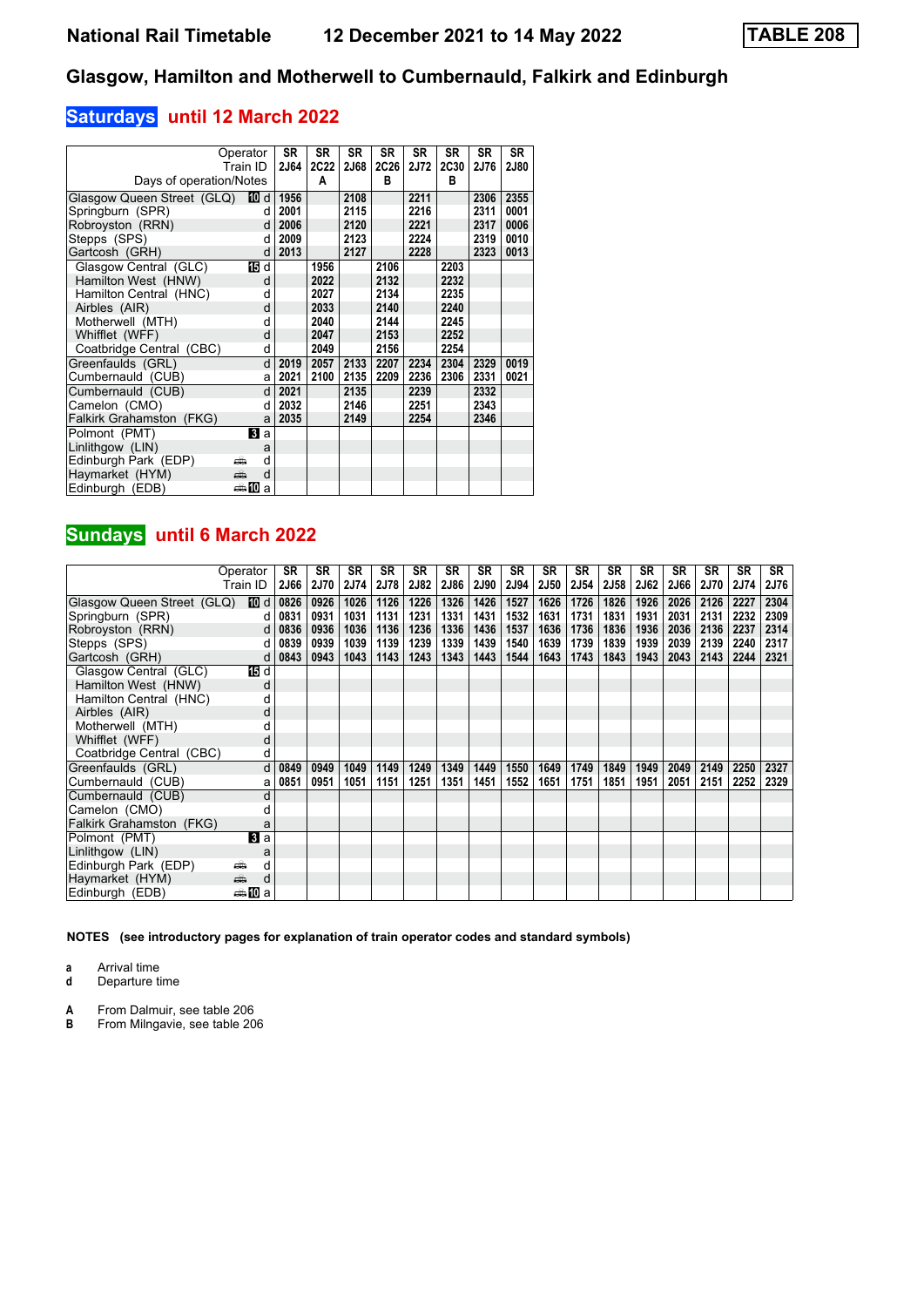# **Mondays to Fridays until 11 March 2022**

|                            | Operator       | SR   | <b>SR</b> | <b>SR</b>   | <b>SR</b> | SR   | SR          | SR   | <b>SR</b> | <b>SR</b> | <b>SR</b> | <b>SR</b> | <b>SR</b> | <b>SR</b>   | <b>SR</b> | <b>SR</b> | <b>SR</b>   | <b>SR</b> | <b>SR</b> |
|----------------------------|----------------|------|-----------|-------------|-----------|------|-------------|------|-----------|-----------|-----------|-----------|-----------|-------------|-----------|-----------|-------------|-----------|-----------|
|                            | Train ID       | 2F05 | 2J55      | <b>2J57</b> | 2F09      | 2J59 | <b>2J61</b> | 2F13 | 2J63      | 2J65      | 2F17      | 2J69      | 2F21      | <b>2J71</b> | 2J73      | 2F25      | <b>2J77</b> | 2F29      | 2J81      |
| Days of operation/Notes    |                | C    |           |             | C         |      |             | c    |           |           | c         |           | C         |             |           | C         |             | C         |           |
| Edinburgh (EDB)            | nnen middi     |      | 0533      | 0604        |           | 0633 | 0703        |      | 0735      | 0805      |           | 0905      |           | 0934        | 1004      |           | 1105        |           | 1204      |
| Haymarket (HYM)            | پیشته<br>d     |      | 0537      | 0608        |           | 0638 | 0707        |      | 0739      | 0812      |           | 0909      |           | 0939        | 1008      |           | 1109        |           | 1208      |
| Edinburgh Park (EDP)       | پيش<br>d       |      | 0542      | 0613        |           | 0642 | 0712        |      | 0745      | 0818      |           | 0913      |           | 0944        | 1013      |           | 1113        |           | 1214      |
| Linlithgow (LIN)           | d              |      | 0553      | 0624        |           | 0654 | 0724        |      | 0756      | 0829      |           | 0925      |           | 0955        | 1024      |           | 1126        |           | 1226      |
| Polmont (PMT)              | $\mathbf{3}$ d |      | 0558      | 0629        |           | 0700 | 0729        |      | 0801      | 0834      |           | 0930      |           | 1001        | 1030      |           | 1131        |           | 1231      |
| Falkirk Grahamston (FKG)   | d              |      | 0609      | 0637        |           | 0705 | 0734        |      | 0807      | 0839      |           | 0937      |           | 1009        | 1040      |           | 1137        |           | 1240      |
| Camelon (CMO)              | d              |      | 0612      | 0640        |           | 0708 | 0737        |      | 0810      | 0842      |           | 0940      |           | 1012        | 1043      |           | 1140        |           | 1243      |
| Cumbernauld (CUB)          | a              |      | 0623      | 0651        |           | 0720 | 0748        |      | 0820      | 0853      |           | 0952      |           | 1023        | 1054      |           | 1154        |           | 1255      |
| Cumbernauld (CUB)          | d              | 0617 | 0623      | 0652        | 0715      | 0721 | 0748        | 0815 | 0821      | 0853      | 0917      | 0953      | 1017      | 1023        | 1054      | 1117      | 1154        | 1217      | 1257      |
| Greenfaulds (GRL)          | d              | 0619 | 0625      | 0654        | 0717      | 0723 | 0750        | 0817 | 0823      | 0855      | 0919      | 0955      | 1019      | 1025        | 1056      | 1119      | 1156        | 1219      | 1259      |
| Coatbridge Central (CBC)   | d              | 0626 |           |             | 0724      |      |             | 0825 |           |           | 0926      |           | 1026      |             |           | 1126      |             | 1226      |           |
| Whifflet (WFF)             | d              | 0629 |           |             | 0727      |      |             | 0827 |           |           | 0929      |           | 1029      |             |           | 1129      |             | 1229      |           |
| Motherwell (MTH)           | a              | 0636 |           |             | 0736      |      |             | 0838 |           |           | 0937      |           | 1037      |             |           | 1137      |             | 1237      |           |
| Airbles (AIR)              | a              | 0649 |           |             | 0748      |      |             | 0849 |           |           | 0949      |           | 1049      |             |           | 1149      |             | 1249      |           |
| Hamilton Central (HNC)     | a              | 0655 |           |             | 0753      |      |             | 0855 |           |           | 0955      |           | 1055      |             |           | 1155      |             | 1256      |           |
| Hamilton West (HNW)        | a              | 0658 |           |             | 0756      |      |             | 0858 |           |           | 0958      |           | 1058      |             |           | 1158      |             | 1258      |           |
| Glasgow Central (GLC)      | 16 a           | 0725 |           |             | 0822      |      |             | 0925 |           |           | 1023      |           | 1123      |             |           | 1224      |             | 1324      |           |
| Gartcosh (GRH)             | d              |      | 0632      | 0701        |           | 0730 | 0757        |      | 0830      | 0902      |           | 1002      |           | 1032        | 1104      |           | 1203        |           | 1306      |
| Stepps (SPS)               | d              |      | 0636      | 0704        |           | 0733 | 0801        |      | 0833      | 0906      |           | 1005      |           | 1036        | 1107      |           | 1207        |           | 1309      |
| Robroyston (RRN)           | d              |      | 0639      | 0707        |           | 0736 | 0804        |      | 0836      | 0909      |           | 1008      |           | 1039        | 1110      |           | 1210        |           | 1312      |
| Springburn (SPR)           | d              |      | 0647      | 0713        |           | 0742 | 0810        |      | 0842      | 0915      |           | 1014      |           | 1044        | 1119      |           | 1216        |           | 1318      |
| Glasgow Queen Street (GLQ) | 100 a          |      | 0653      | 0718        |           | 0748 | 0815        |      | 0848      | 0922      |           | 1020      |           | 1050        | 1124      |           | 1223        |           | 1323      |

|                            | Operator       | SR   | <b>SR</b> | <b>SR</b> | <b>SR</b> | <b>SR</b> | <b>SR</b> | <b>SR</b> | <b>SR</b> | <b>SR</b> | SR          | <b>SR</b> | <b>SR</b> | <b>SR</b> | <b>SR</b> | <b>SR</b> | <b>SR</b>   | <b>SR</b> | SR   |
|----------------------------|----------------|------|-----------|-----------|-----------|-----------|-----------|-----------|-----------|-----------|-------------|-----------|-----------|-----------|-----------|-----------|-------------|-----------|------|
|                            | Train ID       | 2F33 | 2J85      | 2F37      | 2J89      | 2F01      | 2J93      | 2F05      | 2J97      | 2F09      | <b>2J51</b> | 2J53      | 2F13      | 2J55      | 2J57      | 2F17      | <b>2J61</b> | 2F21      | 2F25 |
| Days of operation/Notes    |                | C    |           | C         |           | C         |           | C         |           | C         |             |           | C         |           |           | C         |             | C         | C    |
| Edinburgh (EDB)            | d <b>n</b> and |      | 1303      |           | 1404      |           | 1504      |           | 1603      |           | 1637        | 1708      |           | 1735      | 1806      |           | 1909        |           |      |
| Haymarket (HYM)            | æ<br>d         |      | 1307      |           | 1408      |           | 1509      |           | 1608      |           | 1643        | 1712      |           | 1739      | 1811      |           | 1913        |           |      |
| Edinburgh Park (EDP)       | añ.<br>d       |      | 1312      |           | 1413      |           | 1513      |           | 1612      |           | 1647        | 1717      |           | 1744      | 1817      |           | 1917        |           |      |
| Linlithgow (LIN)           | d              |      | 1325      |           | 1429      |           | 1524      |           | 1624      |           | 1659        | 1728      |           | 1755      | 1828      |           | 1928        |           |      |
| Polmont (PMT)              | 3d             |      | 1330      |           | 1434      |           | 1529      |           | 1629      |           | 1704        | 1734      |           | 1800      | 1833      |           | 1933        |           |      |
| Falkirk Grahamston (FKG)   | d              |      | 1339      |           | 1440      |           | 1540      |           | 1637      |           | 1710        | 1739      |           | 1810      | 1840      |           | 1939        |           |      |
| Camelon (CMO)              | d              |      | 1342      |           | 1443      |           | 1543      |           | 1640      |           | 1713        | 1742      |           | 1813      | 1843      |           | 1942        |           |      |
| Cumbernauld (CUB)          | a              |      | 1354      |           | 1454      |           | 1554      |           | 1651      |           | 1724        | 1753      |           | 1823      | 1857      |           | 1953        |           |      |
| Cumbernauld (CUB)          | d              | 1317 | 1354      | 1417      | 1454      | 1517      | 1555      | 1617      | 1651      | 1717      | 1725        | 1753      | 1815      | 1824      | 1859      | 1917      | 1954        | 2017      | 2121 |
| Greenfaulds (GRL)          |                | 1319 | 1356      | 1419      | 1456      | 1519      | 1557      | 1619      | 1653      | 1719      | 1727        | 1755      | 1817      | 1826      | 1901      | 1919      | 1956        | 2019      | 2123 |
| Coatbridge Central (CBC)   | d              | 1326 |           | 1426      |           | 1526      |           | 1626      |           | 1726      |             |           | 1824      |           |           | 1926      |             | 2026      | 2130 |
| Whifflet (WFF)             |                | 1329 |           | 1429      |           | 1529      |           | 1629      |           | 1729      |             |           | 1827      |           |           | 1929      |             | 2029      | 2133 |
| Motherwell (MTH)           | a              | 1336 |           | 1437      |           | 1537      |           | 1637      |           | 1737      |             |           | 1834      |           |           | 1939      |             | 2039      | 2142 |
| Airbles (AIR)              |                | 1349 |           | 1449      |           | 1549      |           | 1649      |           | 1749      |             |           | 1849      |           |           | 1950      |             | 2048      | 2148 |
| Hamilton Central (HNC)     | a              | 1355 |           | 1455      |           | 1555      |           | 1655      |           | 1755      |             |           | 1855      |           |           | 1957      |             | 2054      | 2154 |
| Hamilton West (HNW)        | a              | 1358 |           | 1458      |           | 1558      |           | 1658      |           | 1758      |             |           | 1858      |           |           | 2000      |             | 2057      | 2156 |
| Glasgow Central (GLC)      | 115 a          | 1425 |           | 1525      |           | 1624      |           | 1725      |           | 1824      |             |           | 1924      |           |           | 2025      |             | 2122      | 2222 |
| Gartcosh (GRH)             |                |      | 1403      |           | 1503      |           | 1604      |           | 1700      |           | 1734        | 1802      |           | 1833      | 1908      |           | 2003        |           |      |
| Stepps (SPS)               | d              |      | 1407      |           | 1507      |           | 1608      |           | 1704      |           | 1737        | 1806      |           | 1836      | 1911      |           | 2007        |           |      |
| Robroyston (RRN)           |                |      | 1410      |           | 1510      |           | 1611      |           | 1707      |           | 1740        | 1809      |           | 1839      | 1914      |           | 2010        |           |      |
| Springburn (SPR)           | d              |      | 1416      |           | 1516      |           | 1616      |           | 1712      |           | 1746        | 1814      |           | 1845      | 1920      |           | 2016        |           |      |
| Glasgow Queen Street (GLQ) | 吅 a            |      | 1422      |           | 1522      |           | 1622      |           | 1718      |           | 1754        | 1819      |           | 1850      | 1928      |           | 2027        |           |      |

**NOTES (see introductory pages for explanation of train operator codes and standard symbols)**

**a** Arrival time

**d** Departure time

**C** To Dalmuir, see table 20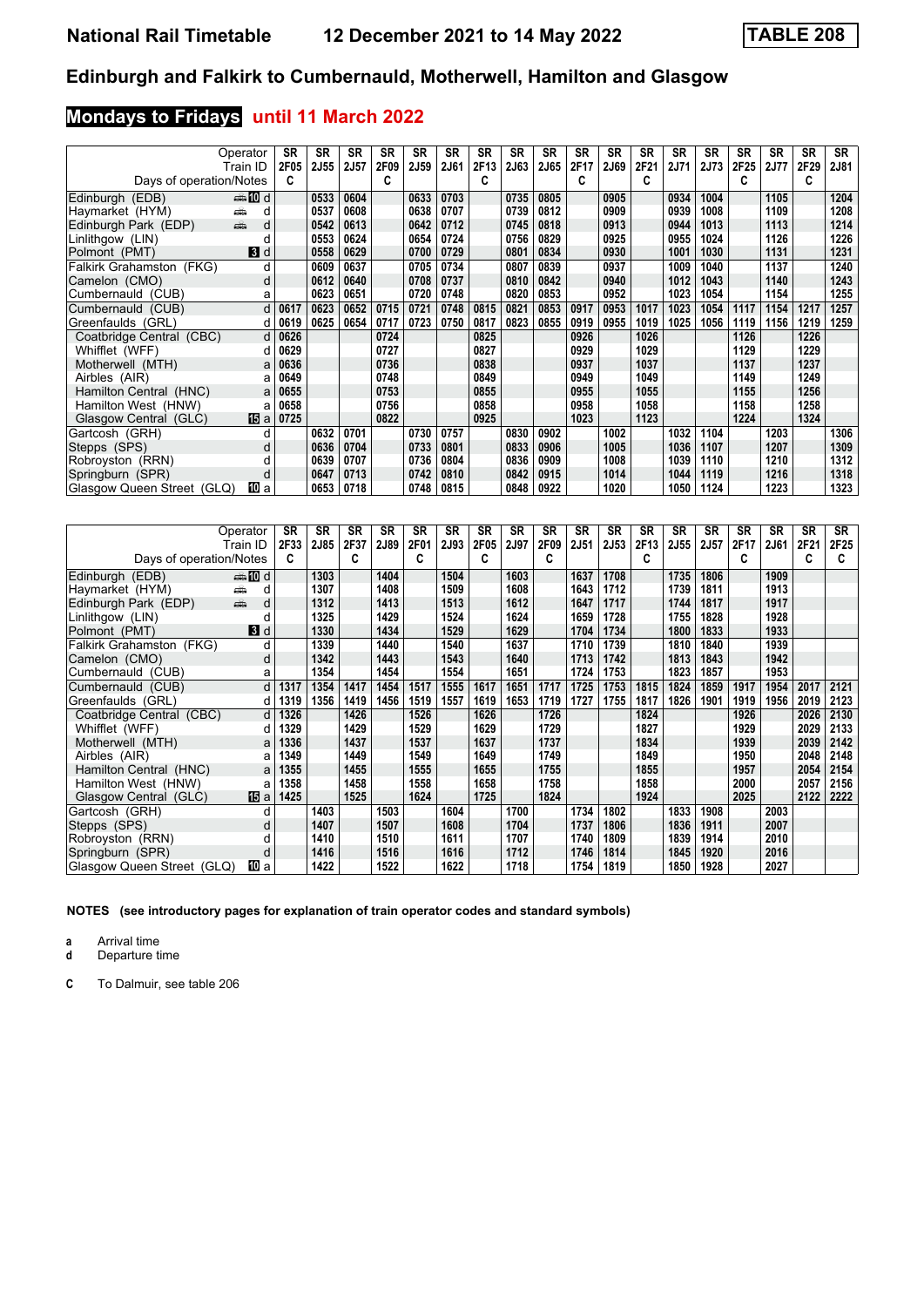| Days of operation/Notes    | Operator<br>Train ID |                | SR<br>2J67 | SR<br>2F29<br>D | SR<br><b>2J71</b> | <b>SR</b><br><b>2J75</b> |
|----------------------------|----------------------|----------------|------------|-----------------|-------------------|--------------------------|
| Edinburgh (EDB)            | dan Mud              |                |            |                 |                   |                          |
| Haymarket (HYM)            | æ                    | d              |            |                 |                   |                          |
| Edinburgh Park (EDP)       | ட்                   | d              |            |                 |                   |                          |
| Linlithgow (LIN)           |                      | d              |            |                 |                   |                          |
| Polmont (PMT)              |                      | $\blacksquare$ |            |                 |                   |                          |
| Falkirk Grahamston (FKG)   |                      | d              | 2126       |                 | 2239              | 2341                     |
| Camelon (CMO)              |                      | d              | 2129       |                 | 2242              | 2344                     |
| Cumbernauld (CUB)          |                      | a              | 2143       |                 | 2253              | 2355                     |
| Cumbernauld (CUB)          |                      | d              | 2143       | 2221            | 2253              | 2355                     |
| Greenfaulds (GRL)          |                      | q              | 2145       | 2223            | 2255              | 2357                     |
| Coatbridge Central (CBC)   |                      | d              |            | 2231            |                   |                          |
| Whifflet (WFF)             |                      | d              |            | 2233            |                   |                          |
| Motherwell (MTH)           |                      | a              |            | 2241            |                   |                          |
| Airbles (AIR)              |                      | a              |            | 2248            |                   |                          |
| Hamilton Central (HNC)     |                      | a              |            | 2254            |                   |                          |
| Hamilton West (HNW)        |                      | a              |            | 2257            |                   |                          |
| Glasgow Central (GLC)      | 15                   | a              |            | 2324            |                   |                          |
| Gartcosh (GRH)             |                      | q              | 2152       |                 | 2302              | 0004                     |
| Stepps (SPS)               |                      | d              | 2156       |                 | 2306              | 0008                     |
| Robroyston (RRN)           |                      | d              | 2159       |                 | 2309              | 0011                     |
| Springburn (SPR)           |                      | d              | 2205       |                 | 2314              | 0017                     |
| Glasgow Queen Street (GLQ) | Ю                    | a              | 2210       |                 | 2319              | 0022                     |

# **Mondays to Fridays until 11 March 2022**

**NOTES (see introductory pages for explanation of train operator codes and standard symbols)**

**a** Arrival time

**d** Departure time

**D** To Milngavie, see table 206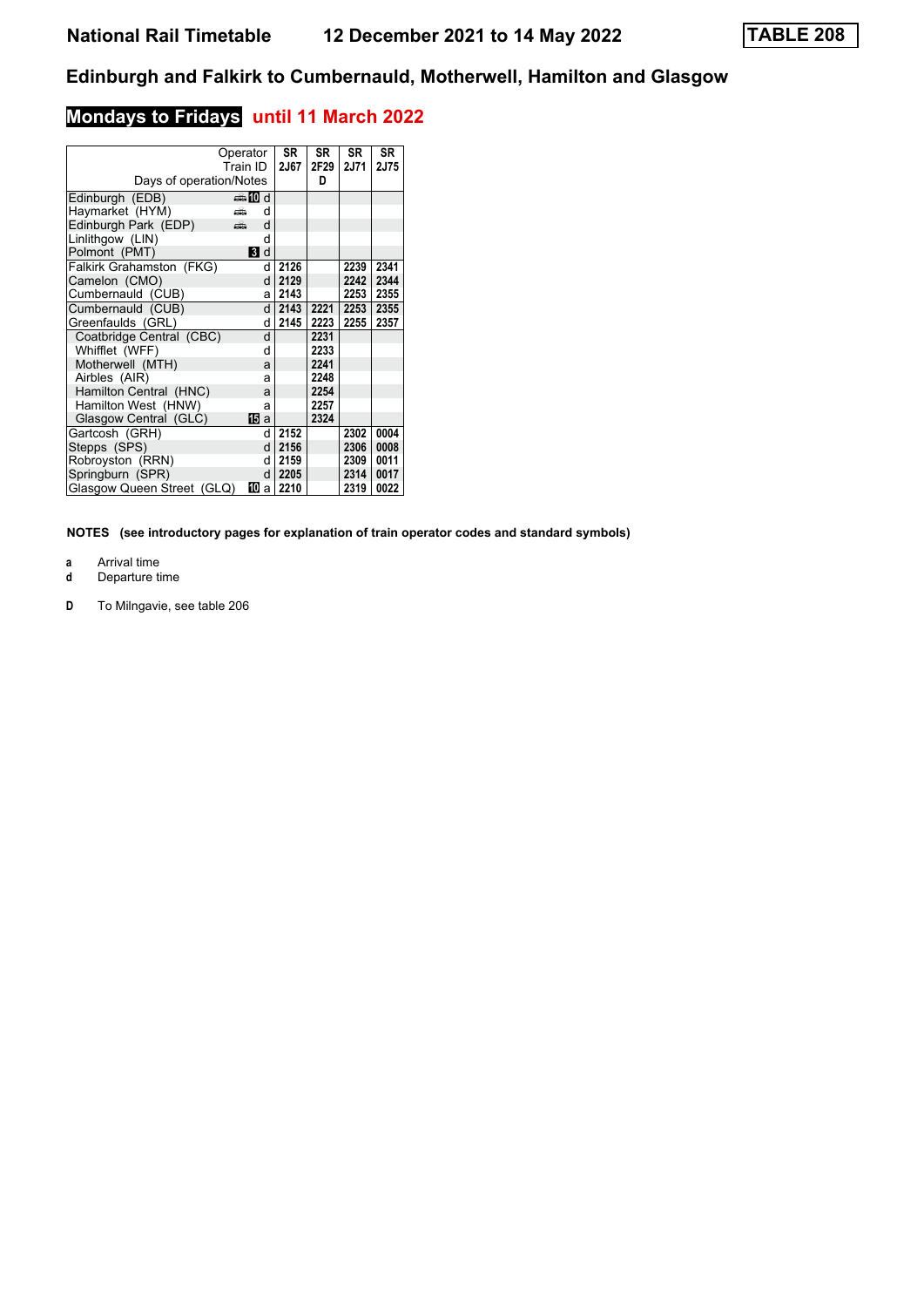## **Saturdays until 12 March 2022**

|                            | Operator<br>Train ID | <b>SR</b><br>2F05 | <b>SR</b><br>2J55 | <b>SR</b><br>2J57 | <b>SR</b><br>2F09 | SR<br>2J59 | <b>SR</b><br>2J61 | <b>SR</b><br>2F13 | <b>SR</b><br>2J63 | <b>SR</b><br>2J65 | <b>SR</b><br>2F17 | <b>SR</b><br>2J69 | <b>SR</b><br>2F21 | <b>SR</b><br><b>2J71</b> | <b>SR</b><br><b>2J73</b> | SR<br>2F <sub>25</sub> | <b>SR</b><br><b>2J77</b> | <b>SR</b><br>2F29 | <b>SR</b><br>2J81 |
|----------------------------|----------------------|-------------------|-------------------|-------------------|-------------------|------------|-------------------|-------------------|-------------------|-------------------|-------------------|-------------------|-------------------|--------------------------|--------------------------|------------------------|--------------------------|-------------------|-------------------|
| Days of operation/Notes    |                      | C                 |                   |                   | C                 |            |                   | c                 |                   |                   | c                 |                   | C                 |                          |                          | c                      |                          | C                 |                   |
| Edinburgh (EDB)            |                      |                   | 0533              | 0605              |                   | 0633       | 0703              |                   | 0734              | 0805              |                   | 0906              |                   | 0935                     | 1003                     |                        | 1105                     |                   | 1204              |
| Haymarket (HYM)            | پیشته<br>d           |                   | 0537              | 0609              |                   | 0637       | 0707              |                   | 0739              | 0809              |                   | 0910              |                   | 0939                     | 1007                     |                        | 1109                     |                   | 1208              |
| Edinburgh Park (EDP)       | پيش<br>d             |                   | 0542              | 0613              |                   | 0642       | 0712              |                   | 0744              | 0814              |                   | 0914              |                   | 0944                     | 1012                     |                        | 1113                     |                   | 1213              |
| Linlithgow (LIN)           | d                    |                   | 0553              | 0624              |                   | 0654       | 0723              |                   | 0756              | 0826              |                   | 0925              |                   | 0954                     | 1025                     |                        | 1125                     |                   | 1228              |
| Polmont (PMT)              | 3d                   |                   | 0558              | 0629              |                   | 0659       | 0728              |                   | 0801              | 0831              |                   | 0930              |                   | 1000                     | 1030                     |                        | 1131                     |                   | 1233              |
| Falkirk Grahamston (FKG)   | d                    |                   | 0609              | 0637              |                   | 0704       | 0734              |                   | 0807              | 0840              |                   | 0938              |                   | 1010                     | 1037                     |                        | 1138                     |                   | 1240              |
| Camelon (CMO)              | d                    |                   | 0612              | 0640              |                   | 0707       | 0737              |                   | 0810              | 0843              |                   | 0941              |                   | 1013                     | 1040                     |                        | 1141                     |                   | 1243              |
| Cumbernauld (CUB)          | a                    |                   | 0623              | 0651              |                   | 0718       | 0747              |                   | 0821              | 0854              |                   | 0952              |                   | 1023                     | 1051                     |                        | 1151                     |                   | 1255              |
| Cumbernauld (CUB)          | d                    | 0617              | 0623              | 0651              | 0713              | 0721       | 0748              | 0815              | 0821              | 0854              | 0917              | 0953              | 1017              | 1024                     | 1051                     | 1117                   | 1152                     | 1217              | 1255              |
| Greenfaulds (GRL)          | d                    | 0619              | 0625              | 0653              | 0715              | 0723       | 0750              | 0817              | 0823              | 0856              | 0919              | 0955              | 1019              | 1026                     | 1053                     | 1119                   | 1154                     | 1219              | 1257              |
| Coatbridge Central (CBC)   | d                    | 0626              |                   |                   | 0724              |            |                   | 0825              |                   |                   | 0926              |                   | 1026              |                          |                          | 1126                   |                          | 1226              |                   |
| Whifflet (WFF)             | d                    | 0629              |                   |                   | 0727              |            |                   | 0827              |                   |                   | 0929              |                   | 1029              |                          |                          | 1129                   |                          | 1229              |                   |
| Motherwell (MTH)           | a                    | 0636              |                   |                   | 0736              |            |                   | 0838              |                   |                   | 0937              |                   | 1037              |                          |                          | 1137                   |                          | 1237              |                   |
| Airbles (AIR)              | a                    | 0648              |                   |                   | 0748              |            |                   | 0849              |                   |                   | 0949              |                   | 1049              |                          |                          | 1149                   |                          | 1249              |                   |
| Hamilton Central (HNC)     | a                    | 0654              |                   |                   | 0754              |            |                   | 0855              |                   |                   | 0955              |                   | 1055              |                          |                          | 1155                   |                          | 1255              |                   |
| Hamilton West (HNW)        | a                    | 0657              |                   |                   | 0756              |            |                   | 0858              |                   |                   | 0958              |                   | 1058              |                          |                          | 1158                   |                          | 1258              |                   |
| Glasgow Central (GLC)      | 16 a                 | 0724              |                   |                   | 0821              |            |                   | 0926              |                   |                   | 1023              |                   | 1123              |                          |                          | 1224                   |                          | 1324              |                   |
| Gartcosh (GRH)             | d                    |                   | 0632              | 0700              |                   | 0730       | 0757              |                   | 0830              | 0903              |                   | 1002              |                   | 1033                     | 1100                     |                        | 1201                     |                   | 1304              |
| Stepps (SPS)               | d                    |                   | 0636              | 0704              |                   | 0733       | 0801              |                   | 0834              | 0907              |                   | 1005              |                   | 1036                     | 1104                     |                        | 1204                     |                   | 1308              |
| Robroyston (RRN)           | d                    |                   | 0639              | 0707              |                   | 0736       | 0804              |                   | 0837              | 0910              |                   | 1008              |                   | 1039                     | 1107                     |                        | 1207                     |                   | 1311              |
| Springburn (SPR)           | d                    |                   | 0646              | 0712              |                   | 0742       | 0810              |                   | 0842              | 0915              |                   | 1014              |                   | 1045                     | 1112                     |                        | 1213                     |                   | 1316              |
| Glasgow Queen Street (GLQ) | III a                |                   | 0652              | 0718              |                   | 0748       | 0815              |                   | 0848              | 0921              |                   | 1019              |                   | 1050                     | 1118                     |                        | 1218                     |                   | 1322              |

|                            | Operator       | <b>SR</b> | <b>SR</b> | <b>SR</b> | <b>SR</b> | <b>SR</b> | <b>SR</b>   | <b>SR</b> | <b>SR</b> | <b>SR</b> | <b>SR</b> | <b>SR</b> | <b>SR</b> | <b>SR</b>   | <b>SR</b> | <b>SR</b> | <b>SR</b> | <b>SR</b> | <b>SR</b>   |
|----------------------------|----------------|-----------|-----------|-----------|-----------|-----------|-------------|-----------|-----------|-----------|-----------|-----------|-----------|-------------|-----------|-----------|-----------|-----------|-------------|
|                            | Train ID       | 2F33      | 2J85      | 2F37      | 2J89      | 2F01      | <b>2J93</b> | 2F05      | 2J97      | 2F09      | 2J51      | 2J53      | 2F13      | <b>2J55</b> | 2J57      | 2F17      | 2J61      | 2F21      | <b>2J63</b> |
| Days of operation/Notes    |                | C         |           | C         |           | C         |             | C         |           | C         |           |           | C         |             |           | C         |           | C         |             |
| Edinburgh (EDB)            | d <b>n</b> and |           | 1305      |           | 1404      |           | 1505        |           | 1603      |           | 1637      | 1704      |           | 1734        | 1803      |           | 1904      |           | 1933        |
| Haymarket (HYM)            | پیش<br>d       |           | 1309      |           | 1411      |           | 1509        |           | 1607      |           | 1643      | 1708      |           | 1738        | 1807      |           | 1908      |           | 1938        |
| Edinburgh Park (EDP)       | پيش<br>d       |           | 1313      |           | 1415      |           | 1513        |           | 1612      |           | 1648      | 1713      |           | 1742        | 1811      |           | 1914      |           | 1942        |
| Linlithgow (LIN)           | d              |           | 1324      |           | 1426      |           | 1524        |           | 1625      |           | 1659      | 1725      |           | 1753        | 1822      |           | 1925      |           | 1955        |
| Polmont (PMT)              | 3d             |           | 1330      |           | 1432      |           | 1529        |           | 1630      |           | 1704      | 1730      |           | 1758        | 1827      |           | 1930      |           | 2000        |
| Falkirk Grahamston (FKG)   | d              |           | 1338      |           | 1444      |           | 1540        |           | 1637      |           | 1712      | 1736      |           | 1809        | 1840      |           | 1940      |           | 2010        |
| Camelon (CMO)              | d              |           | 1341      |           | 1447      |           | 1543        |           | 1640      |           | 1715      | 1739      |           | 1812        | 1843      |           | 1943      |           | 2013        |
| Cumbernauld (CUB)          | a              |           | 1352      |           | 1457      |           | 1554        |           | 1651      |           | 1725      | 1750      |           | 1823        | 1853      |           | 1954      |           | 2024        |
| Cumbernauld (CUB)          | d              | 1317      | 1352      | 1417      | 1458      | 1517      | 1555        | 1617      | 1651      | 1717      | 1726      | 1750      | 1815      | 1823        | 1854      | 1917      | 1954      | 2017      | 2024        |
| Greenfaulds (GRL)          | d              | 1319      | 1354      | 1419      | 1500      | 1519      | 1557        | 1619      | 1653      | 1719      | 1728      | 1752      | 1817      | 1825        | 1856      | 1919      | 1956      | 2019      | 2026        |
| Coatbridge Central (CBC)   | d              | 1326      |           | 1426      |           | 1526      |             | 1626      |           | 1726      |           |           | 1824      |             |           | 1926      |           | 2026      |             |
| Whifflet (WFF)             |                | 1329      |           | 1429      |           | 1529      |             | 1629      |           | 1729      |           |           | 1827      |             |           | 1929      |           | 2029      |             |
| Motherwell (MTH)           | a              | 1337      |           | 1437      |           | 1537      |             | 1637      |           | 1737      |           |           | 1834      |             |           | 1939      |           | 2038      |             |
| Airbles (AIR)              | a              | 1349      |           | 1449      |           | 1549      |             | 1649      |           | 1749      |           |           | 1849      |             |           | 1950      |           | 2048      |             |
| Hamilton Central (HNC)     | a              | 1355      |           | 1455      |           | 1555      |             | 1655      |           | 1755      |           |           | 1855      |             |           | 1957      |           | 2054      |             |
| Hamilton West (HNW)        | a              | 1358      |           | 1458      |           | 1558      |             | 1658      |           | 1758      |           |           | 1900      |             |           | 2000      |           | 2056      |             |
| Glasgow Central (GLC)      | 16 a           | 1425      |           | 1525      |           | 1624      |             | 1725      |           | 1826      |           |           | 1924      |             |           | 2025      |           | 2122      |             |
| Gartcosh (GRH)             | d              |           | 1401      |           | 1507      |           | 1604        |           | 1700      |           | 1735      | 1759      |           | 1832        | 1903      |           | 2003      |           | 2033        |
| Stepps (SPS)               | d              |           | 1405      |           | 1510      |           | 1608        |           | 1704      |           | 1738      | 1803      |           | 1836        | 1906      |           | 2007      |           | 2037        |
| Robroyston (RRN)           | d              |           | 1408      |           | 1513      |           | 1611        |           | 1707      |           | 1741      | 1806      |           | 1839        | 1909      |           | 2010      |           | 2040        |
| Springburn (SPR)           | d              |           | 1416      |           | 1519      |           | 1616        |           | 1712      |           | 1747      | 1811      |           | 1844        | 1915      |           | 2016      |           | 2046        |
| Glasgow Queen Street (GLQ) | 100 a          |           | 1422      |           | 1524      |           | 1623        |           | 1719      |           | 1752      | 1816      |           | 1850        | 1920      |           | 2025      |           | 2053        |

**NOTES (see introductory pages for explanation of train operator codes and standard symbols)**

**a** Arrival time

**d** Departure time

**C** To Dalmuir, see table 20